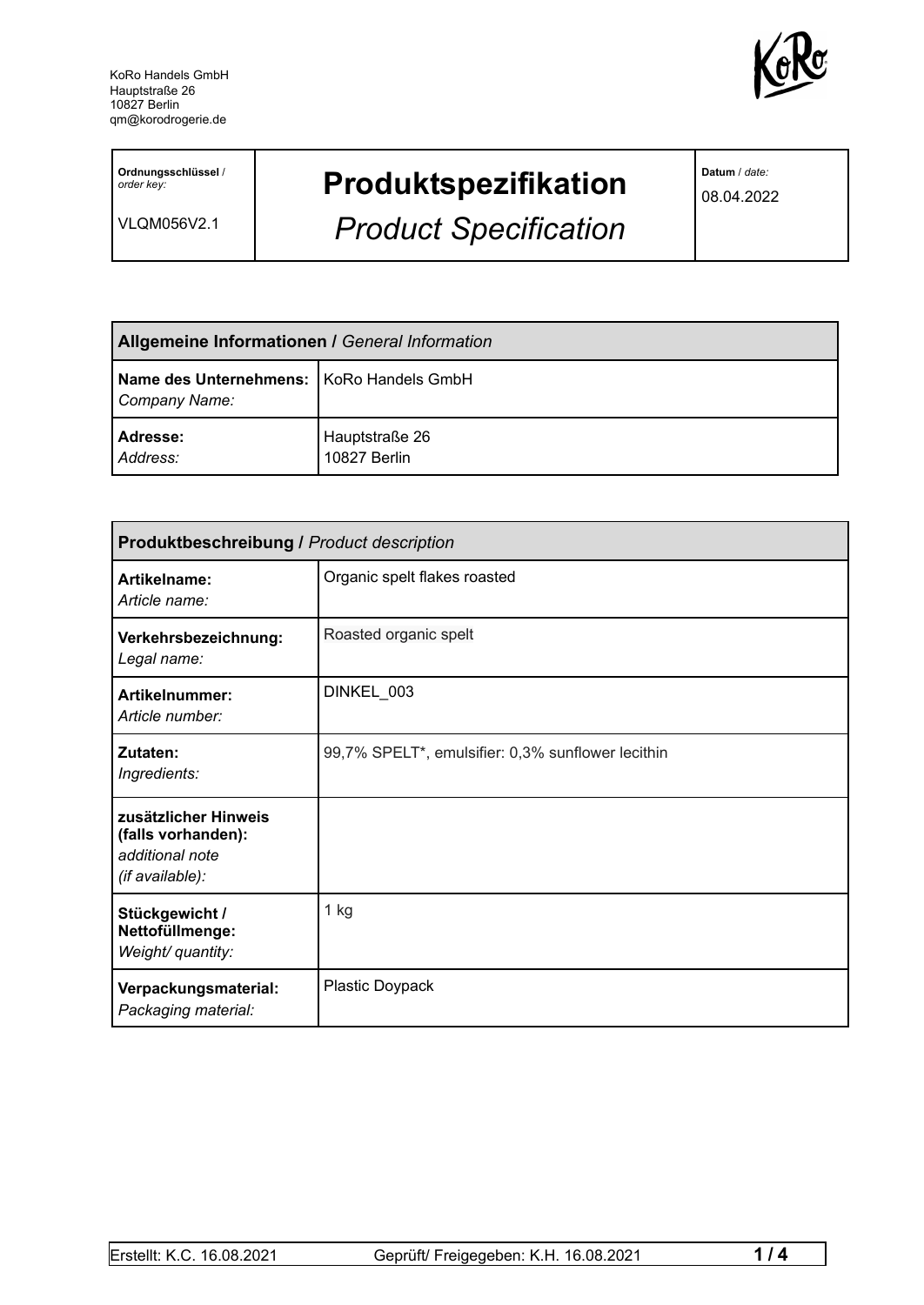

| <b>Produktbeschreibung / Product description</b>            |                                                                                                                                                                                                                                                                                                                                                                                                                                                                   |  |  |
|-------------------------------------------------------------|-------------------------------------------------------------------------------------------------------------------------------------------------------------------------------------------------------------------------------------------------------------------------------------------------------------------------------------------------------------------------------------------------------------------------------------------------------------------|--|--|
| <b>Besondere Eigenschaften:</b><br>Special characteristics: | x bio /organic (Öko-Kontrollstelle / organic control body: DE-ÖKO-001)<br>$\Box$ EU/ non-EU<br>Agriculture: $x \text{ EU}$ $\Box$ non-EU<br>fairtrade / fairtrade<br>$\perp$<br>x vegan / vegan<br>x vegetarisch / vegetarian<br>$\Box$ glutenfrei / glutenfree<br>laktosefrei / lactose-free<br>$\mathsf{L}$<br>ohne Zuckerzusatz* / without added sugar*<br>ш<br>andere / others:<br>- 1<br>ticono uno Aleturezzo Zuelconomikalten (mesucantein euspenaturallur |  |  |

*\*kann von Natur aus Zucker enthalten / may contain sugar naturally*

| Sensorische Beschreibung / Sensorical description |                                   |  |
|---------------------------------------------------|-----------------------------------|--|
| Aussehen / Farbe:<br>Appearance / Colour:         | Round to oval flakes, beige brown |  |
| Geschmack:<br>Flavour:                            | Baked, strong                     |  |
| Geruch:<br>Odour:                                 | Baked                             |  |
| Konsistenz:<br>Texture:                           | Tender, crunchy                   |  |

| Nährwertangaben pro 100 g / Nutritional information per 100 g  |          |           |
|----------------------------------------------------------------|----------|-----------|
| Energie: I Energy value:                                       | 1540/364 | kJ / kcal |
| Fett: / Fat:                                                   | 2        | g         |
| Davon gesättigte Fettsäuren: I of which saturated fatty acids: | 0,5      | g         |
| Kohlenhydrate: I Carbohydrates:                                | 66       | g         |
| Davon Zucker: I Of which sugar:                                | 0,7      | g         |
| Ballaststoffe: / Fibre:                                        | 9        | g         |
| Eiweiß: / Protein:                                             | 16       | g         |
| Salz: / Salt:                                                  | 0        | g         |
| sonstige Angaben: / other values:                              |          | % NRV**   |
|                                                                |          |           |

*\*\*Nutritional Reference Value according to regulation (EU) Nr. 1169/2011/*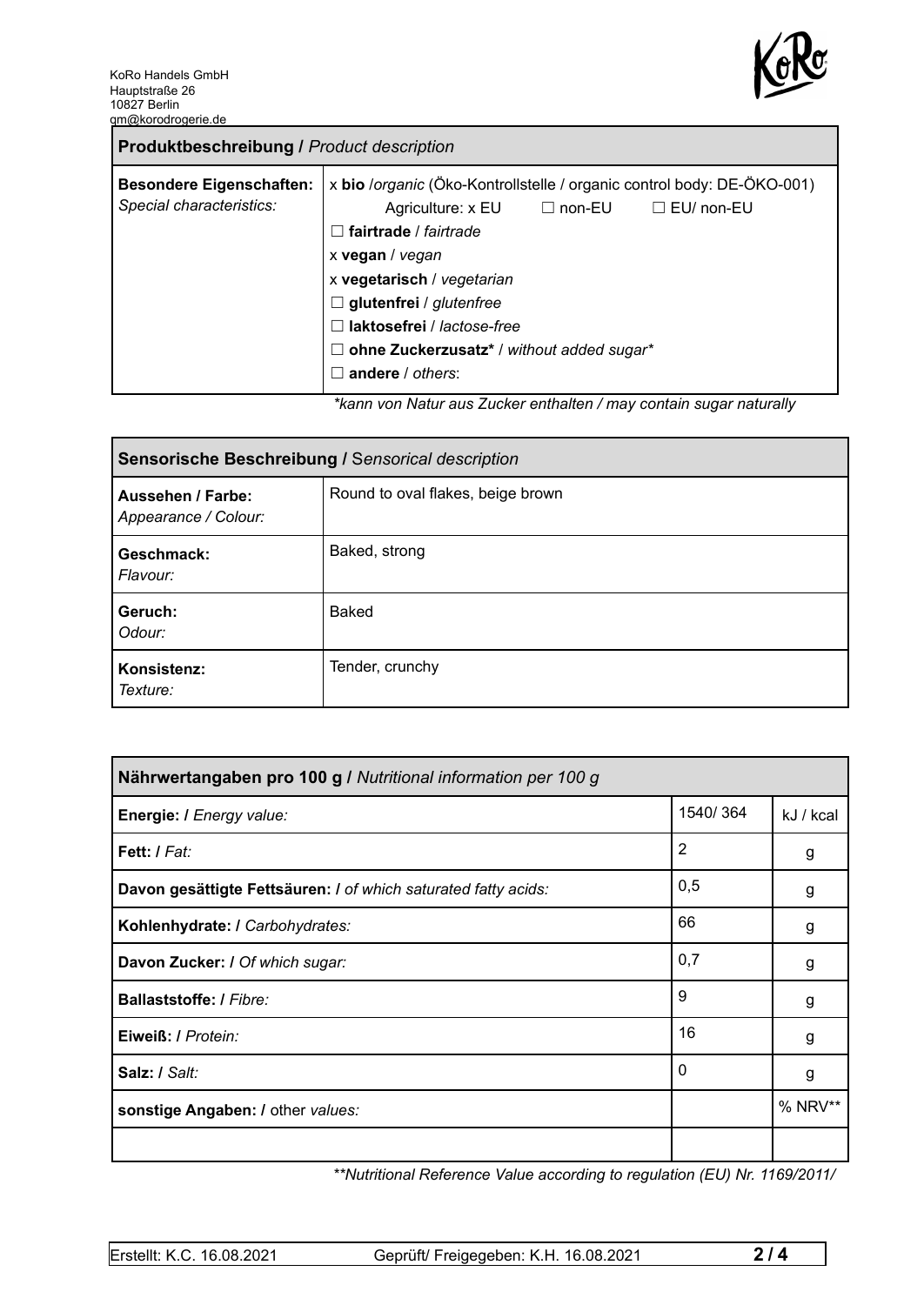

| Lagerung und Haltbarkeit / Storage and Shelf Life             |                                |  |
|---------------------------------------------------------------|--------------------------------|--|
| Optimale<br>Lagerungsbedingungen:<br>Storage recommendations: | Store in a cool and dry place. |  |
| Mindesthaltbarkeit:<br><b>Expected shelf life:</b>            | 12 months                      |  |

## **Allergenkennzeichnung gemäß LMIV 1169 / 2011 /** *Allergen Declaration according to EU Regulation 1169 / 2011*

**Legende:** *Key*

*a.* **Allergen ist in der Rezeptur enthalten /** *Allergen contained in recipe*

- *b.* **Risiko der Kreuzkontamination ist möglich /** *Possible risk of cross contamination*
- **c. Allergen ist in der Rezeptur nicht enthalten /** *Allergen not contained in recipe*

|                                                     | a                 | b            | C |
|-----------------------------------------------------|-------------------|--------------|---|
| Glutenhaltiges Getreide / gluten-containing cereals | X                 | $\mathsf{L}$ | П |
| Krustentiere / Crustaceans:                         |                   |              | X |
| Ei / Egg                                            |                   |              | X |
| Fisch / Fish                                        |                   |              | X |
| Soja / Soy                                          |                   | X            | П |
| Milch (Laktose) / Milk (lactose)                    | П                 | $\mathsf{x}$ | П |
| Erdnüsse / Peanuts                                  | П                 | $\mathsf{x}$ | П |
| Andere Schalenfrüchte*** / Other edible nuts***     | П                 | X            | П |
| Sellerie / Celery                                   | П                 | $\perp$      | X |
| <b>Senf / Mustard</b>                               | $\vert \ \ \vert$ | $\Box$       | X |
| Sesam / Sesame                                      | Ш                 | X            | П |
| Schwefeldioxid und Sulphite / Sulphur dioxide       | П                 |              | X |
| Lupinen / Lupin                                     |                   |              | X |
| <b>Weichtiere / Molluscs</b>                        |                   |              | X |

## **\*\*\* Mandeln /** *Almonds***, Haselnüsse /** *Hazelnuts***, Walnüsse /** *Walnuts***, Cashewnüsse /** *Cashews***, Pecannüsse,** *Pecans,* **Paranüsse /** *Brazil nuts***, Pistazien /** *Pistachios***, Macadamianüsse /** *Macadamia nuts*